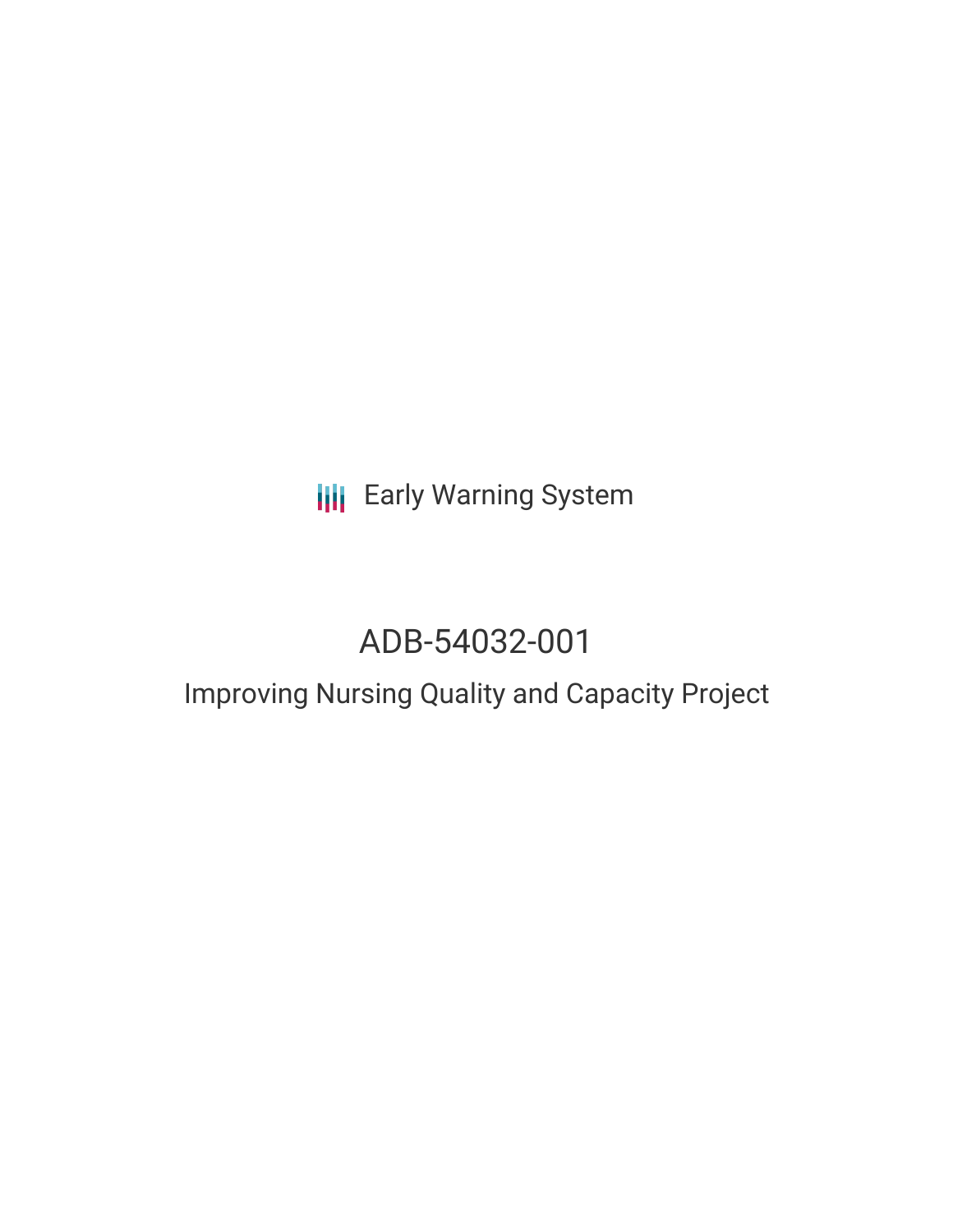

# **Quick Facts**

| <b>Countries</b>               | Turkmenistan                                           |
|--------------------------------|--------------------------------------------------------|
| <b>Financial Institutions</b>  | Asian Development Bank (ADB)                           |
| <b>Status</b>                  | Proposed                                               |
| <b>Bank Risk Rating</b>        | B                                                      |
| <b>Borrower</b>                | Turkmenistan - Ministry of Health and Medical Industry |
| <b>Sectors</b>                 | <b>Education and Health</b>                            |
| <b>Investment Type(s)</b>      | Loan                                                   |
| <b>Investment Amount (USD)</b> | \$75.00 million                                        |
| <b>Loan Amount (USD)</b>       | \$75,00 million                                        |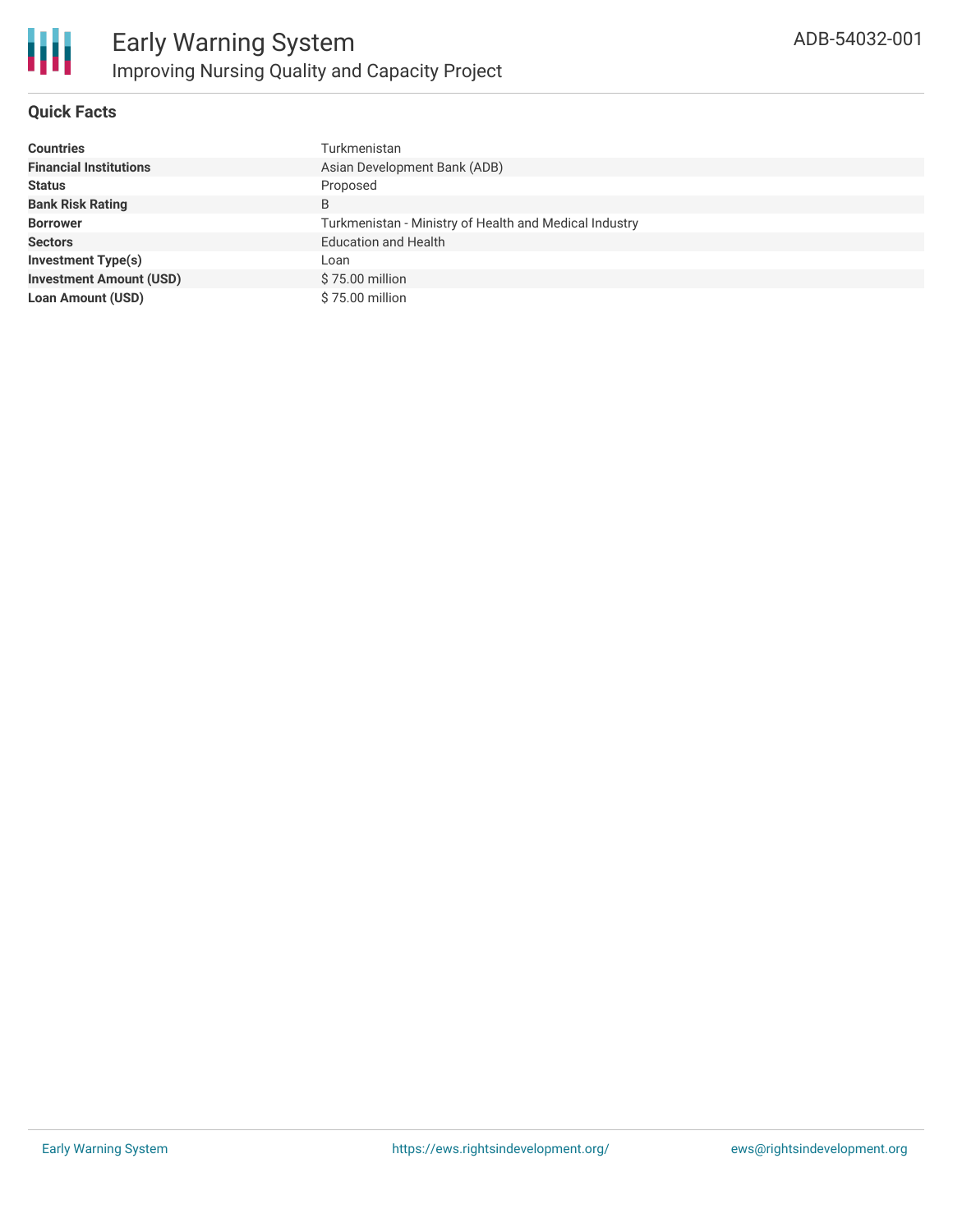

# **Project Description**

According to the Bank's website, the project provides funding to upgrade the Ashgabat medical school to college as a center of excellence and leading nursing institution in the country, and to develop and strengthen the national nursing program, with as outcome quality and supply of nurse workforce improved.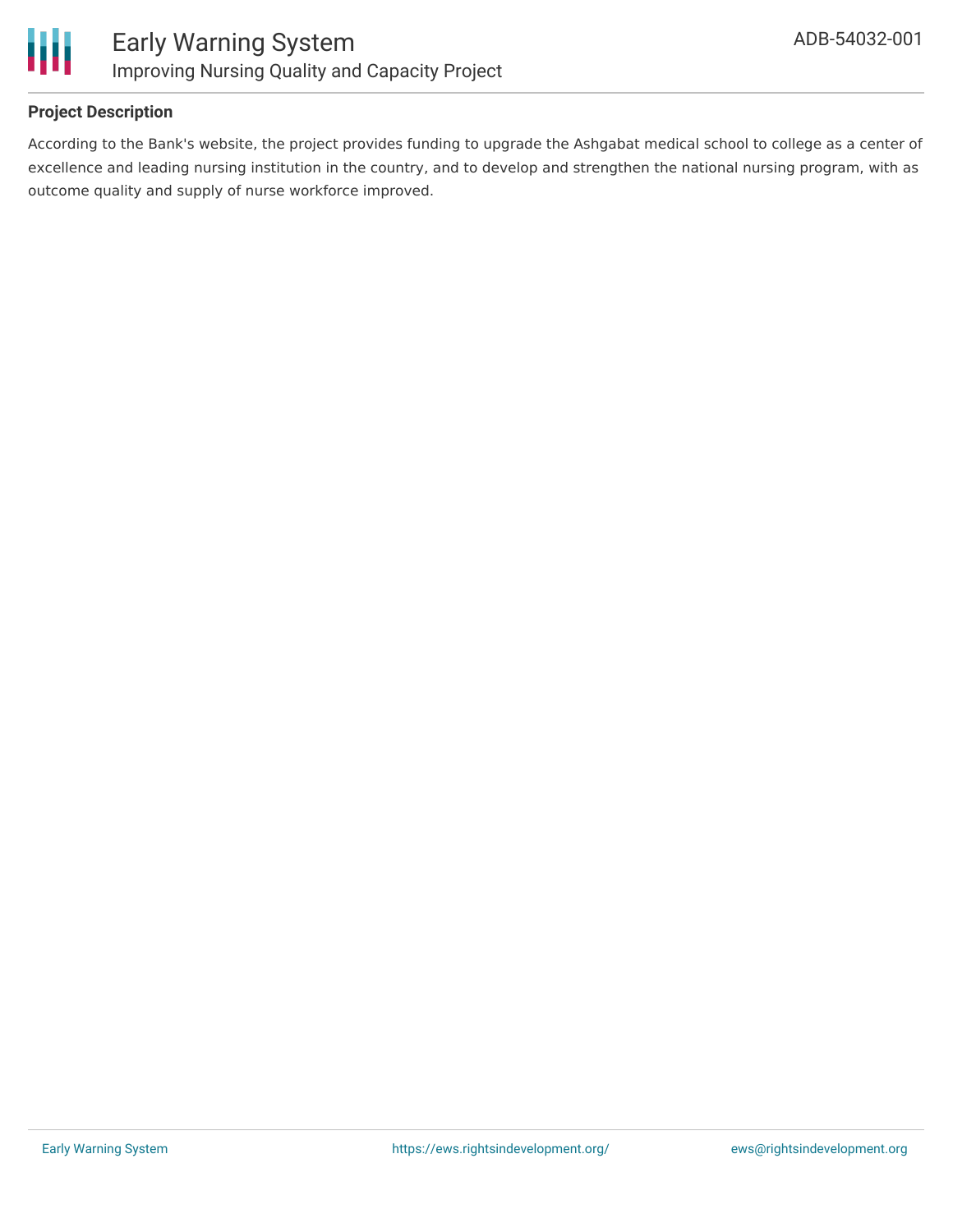

## **Investment Description**

Asian Development Bank (ADB)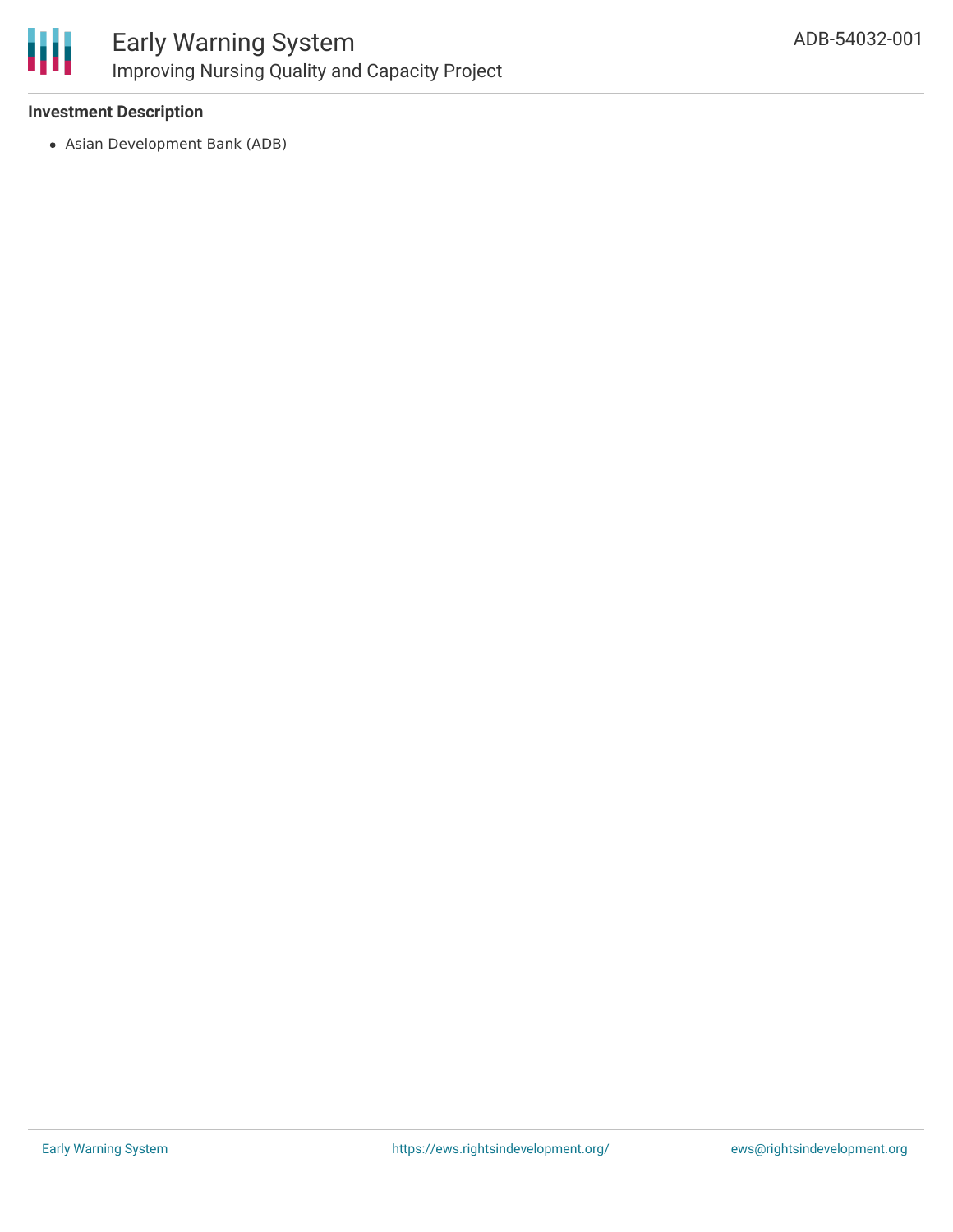

### **Contact Information**

PROJECT CONTACT INFORMATION

Ministry of Health and Medical Industry 20, Archabil Shayoly Ashgabat, Turkmenistan

#### ACCESS TO INFORMATION

You can submit an information request for project information at: https://www.adb.org/forms/request-information-form

ADB has a two-stage appeals process for requesters who believe that ADB has denied their request for information in violation of its Access to Information Policy. You can learn more about filing an appeal at: https://www.adb.org/site/disclosure/appeals

#### ACCOUNTABILITY MECHANISM OF ADB

The Accountability Mechanism is an independent complaint mechanism and fact-finding body for people who believe they are likely to be, or have been, adversely affected by an Asian Development Bank-financed project. If you submit a complaint to the Accountability Mechanism, they may investigate to assess whether the Asian Development Bank is following its own policies and procedures for preventing harm to people or the environment. You can learn more about the Accountability Mechanism and how to file a complaint at: http://www.adb.org/site/accountability-mechanism/main.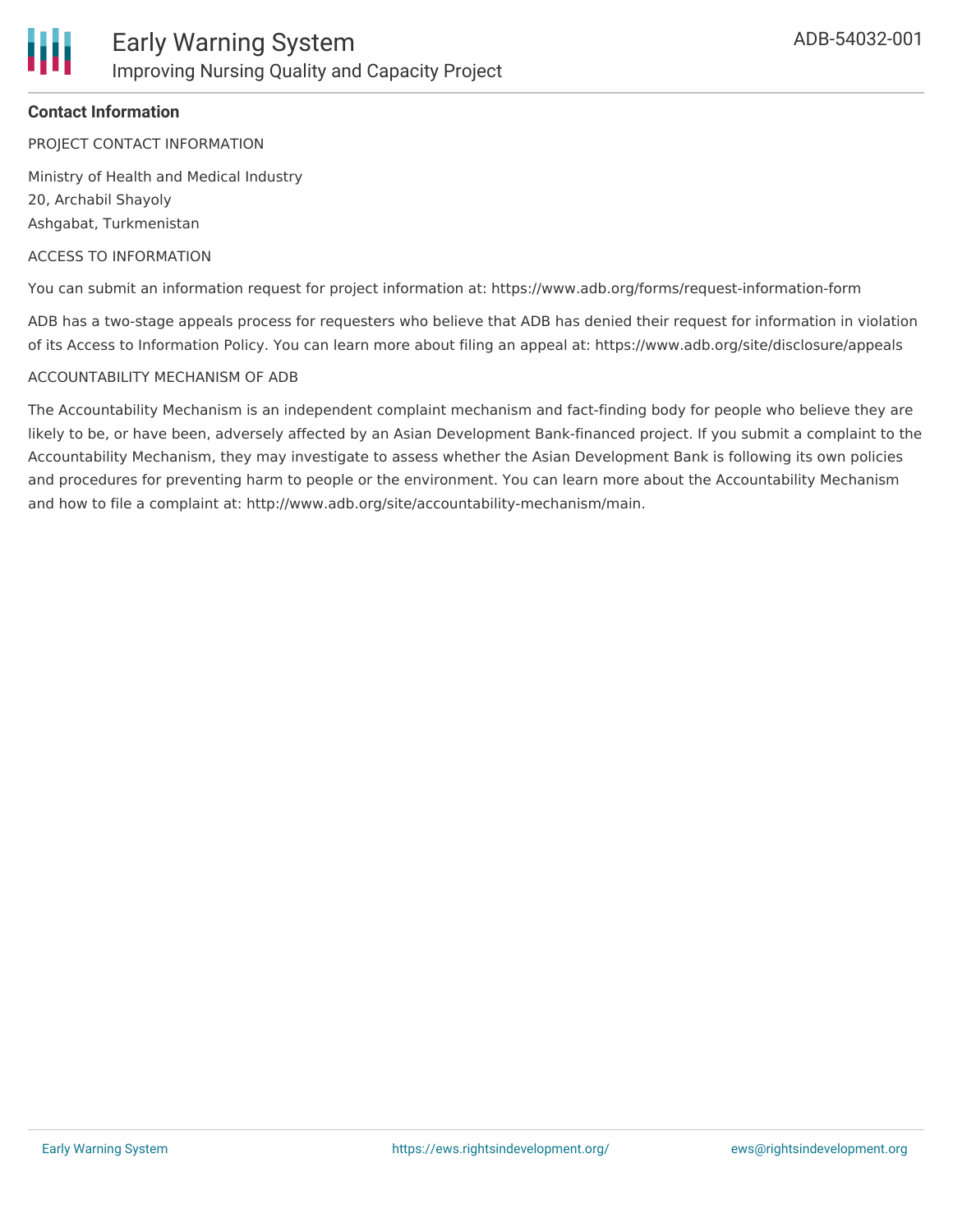

# Early Warning System Improving Nursing Quality and Capacity Project

## **Bank Documents**

- Initial Poverty and Social [Analysis](https://www.adb.org/sites/default/files/project-documents/54032/54032-001-ipsa-en.pdf)
- Project [Disclosure](https://ewsdata.rightsindevelopment.org/files/documents/01/ADB-54032-001.pdf) PDF [\[Original](https://www.adb.org/printpdf/projects/54032-001/main) Source]